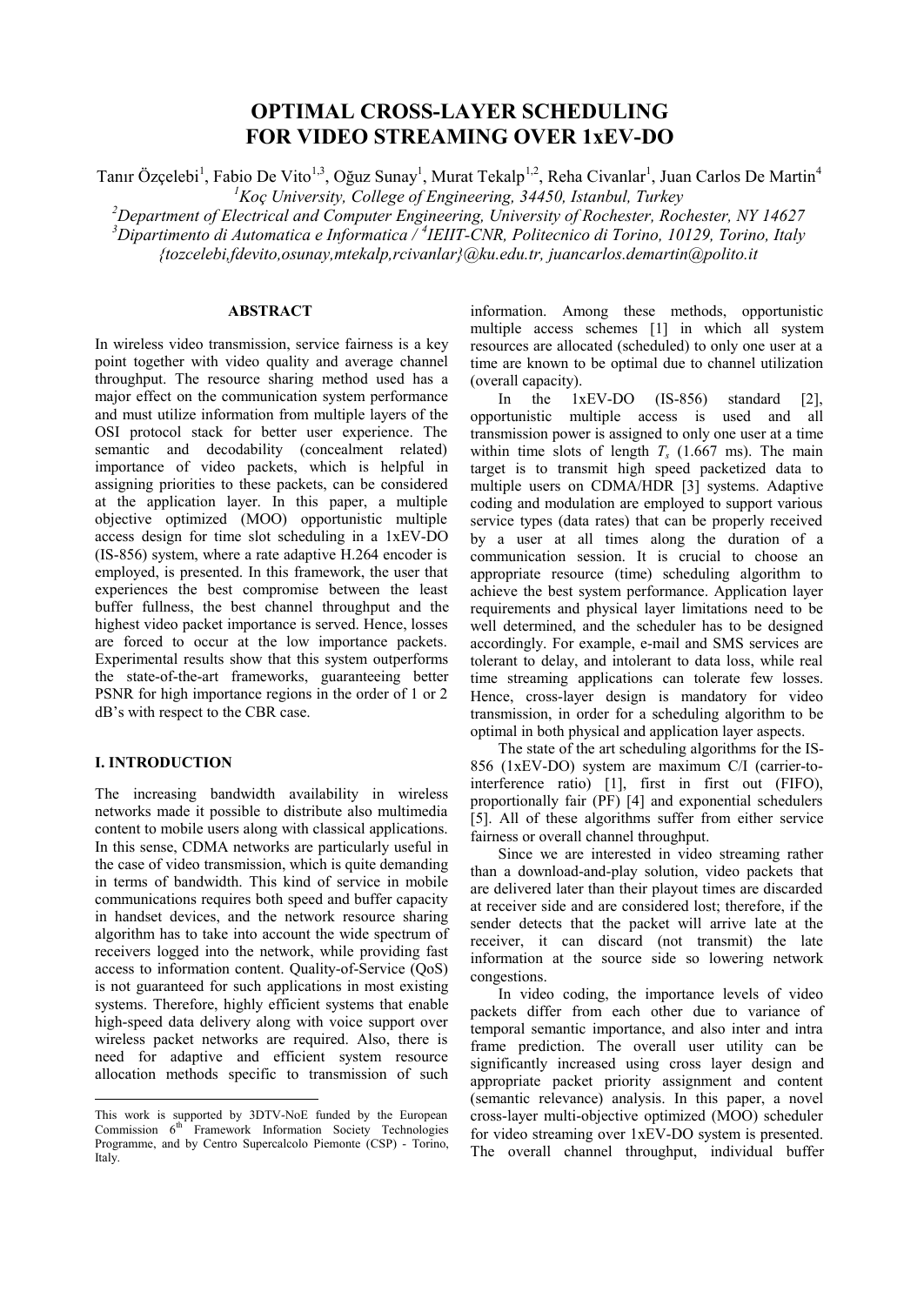occupancy levels and contribution of the received network packets in terms of visual quality are simultaneously maximized.

This paper is organized as follows: The scheduling multi-objective optimization (MOO) formulation is outlined in Section 2. The method used for MOO solution is explained in Section 3. The experimental results with different settings are given in Section 4, and finally, the conclusions are drawn in Section 5.

#### **II. PROBLEM FORMULATION**

Video contents have not a uniform semantic importance; within a sequence, there are several runs of shots which can be of different interest for different users. It is possible to encode each region at a different bitrate, allowing low-importance frames to be coded at much less bitrate than important ones, thus saving bits for high-importance scenes. In this way, we can obtain better PSNR for semantically important regions. In order to generate this effect, each semantic region has to contain an integer number of GOPs. Therefore, GOP size needs to be flexible, and moreover the bitrate control should be able to change its target value for each GOP while encoding the sequence. Packets belonging to the same region have not the same decodability importance; usually, packets coming from I- and Pframes have higher impact on the decoded video if lost, given the possibility of error propagation by means of motion prediction, as described in [6]. The joint importance is computed as the product of the semantic importance level and the quantized decodability importance. Decodability importance is a real number and has to be quantized.

Transmission of video content over low bandwidth channels requires pre-fetching of data stream at the receiver side, so that distortion and pauses caused by buffer underflows or overflows in the duration of video playout can be avoided. This pre-roll (initial buffer) delay can not be excessive for any particular user due to buffer limitations and customer convenience. High visual quality, low pre-roll delay and continuous playout of the content are the most important requirements from a video streaming system, and appropriate scheduling algorithms are desirable.

Both physical layer feedback (C/I ratios) and application layer feedback (decoder buffer level) are used in the proposed framework. In the 1xEV-DO scheme, the back-channel is used to report the current C/I ratio experienced by mobile users, so that the transmitter is aware of the maximum rate that can be achieved for each user within a probability of error range. Channel statistics history is stored and used at the transmitting site for better performance. In our framework, the client buffer occupancy levels are also reported back to the base station.

Assume that there exist *K* users within the wireless network, demanding videos from the base station with a certain bitrate distribution,  $R_V(t)$ . Here  $t \in (0 \le t \le \infty)$ denotes the discrete time slot index. Our aim is to maximize the overall average channel throughput at each time slot, R(t), while guaranteeing fair and satisfying quality of service for each of these *K* users. Fairness can be provided by maximizing the buffer levels of individual candidates for scheduling at each time slot. If buffer underflows are inevitable, the video quality can still be protected by careful priority assignment to video packets according to per-packet decodability and semantic importance. In this way, since the video packets with high decodability and semantic importance are transmitted with priority*, packet losses are forced to occur at the less important parts.* Therefore, the group of objective functions to be optimized among users at time *t* is  ${B_i(t), R_i(t), imp_i(t)}$ , where  $B_i(t)$  denotes the buffer fullness level, *Ri(t)* represents the effective channel throughput, and  $imp_i(t)$  is the per-packet importance for user *i* at time *t*. The average channel throughput up to time slot *t* can be calculated as below:

$$
\overline{R}(t) = \frac{1}{t} \times \sum_{1 \le i \le k} \sum_{1 \le t' \le t} s_i(t') \cdot R_i(t')
$$
 (1)

where  $s_i(t)$  is a binary variable taking the value 1 if user *i* is scheduled at time slot number *t*, 0 otherwise. The buffer occupancy level of user *i* at time *t* is given by

$$
B_i(t) = \max \Bigl\{ B_i(t-1) + T_s \times (s_i(t) \cdot R_i(t) - R_v(t)) \Bigl\} \quad (2)
$$

We can also calculate the channel throughput in a recursive manner in terms of previous value as given below:

$$
\overline{R}(t) = \frac{1}{t} \times \left( (t-1) \times \overline{R}(t-1) + \sum_{1 \le i \le k} s_i(t) \cdot R_i(t) \right)
$$
\n
$$
= \frac{(t-1) \times \overline{R}(t-1)}{t} + \frac{1}{t} \cdot \sum_{1 \le i \le k} s_i(t) \cdot R_i(t)
$$
\n(3)

For large values of t, the first term on the right hand side of the above equation becomes approximately equal to  $\overline{R}$  (t-1). Then, the throughput enhancement due to scheduling the  $i^{th}$  user at time slot *t*,  $\overline{AR}_i$  (t), is calculated as follows:

$$
\overline{\Delta R}_i(t) = \overline{R}(t) - \overline{R}(t-1) \cong \frac{1}{t} \cdot R_i(t) \qquad (4)
$$

Ideally, the server side must schedule the user that experiences the best compromise between the least buffer occupancy level, the best available throughput enhancement and the most important network packet to be delivered. Hence, our optimization formulation for choosing the user to schedule at time slot *t* is given by

$$
\arg \max_{i} (\overline{\Delta R_i}(t)) = \arg \max_{i} \left\{ \frac{1}{t} \cdot R_i(t) \right\} \tag{5}
$$

$$
\arg\min_{i} (B_i(t))
$$
 (6)

$$
\underset{i}{\arg\max}(imp_i(t))\tag{7}
$$

jointly subject to

$$
B_i(t+1) \leq \mathit{BufferSize}(i)
$$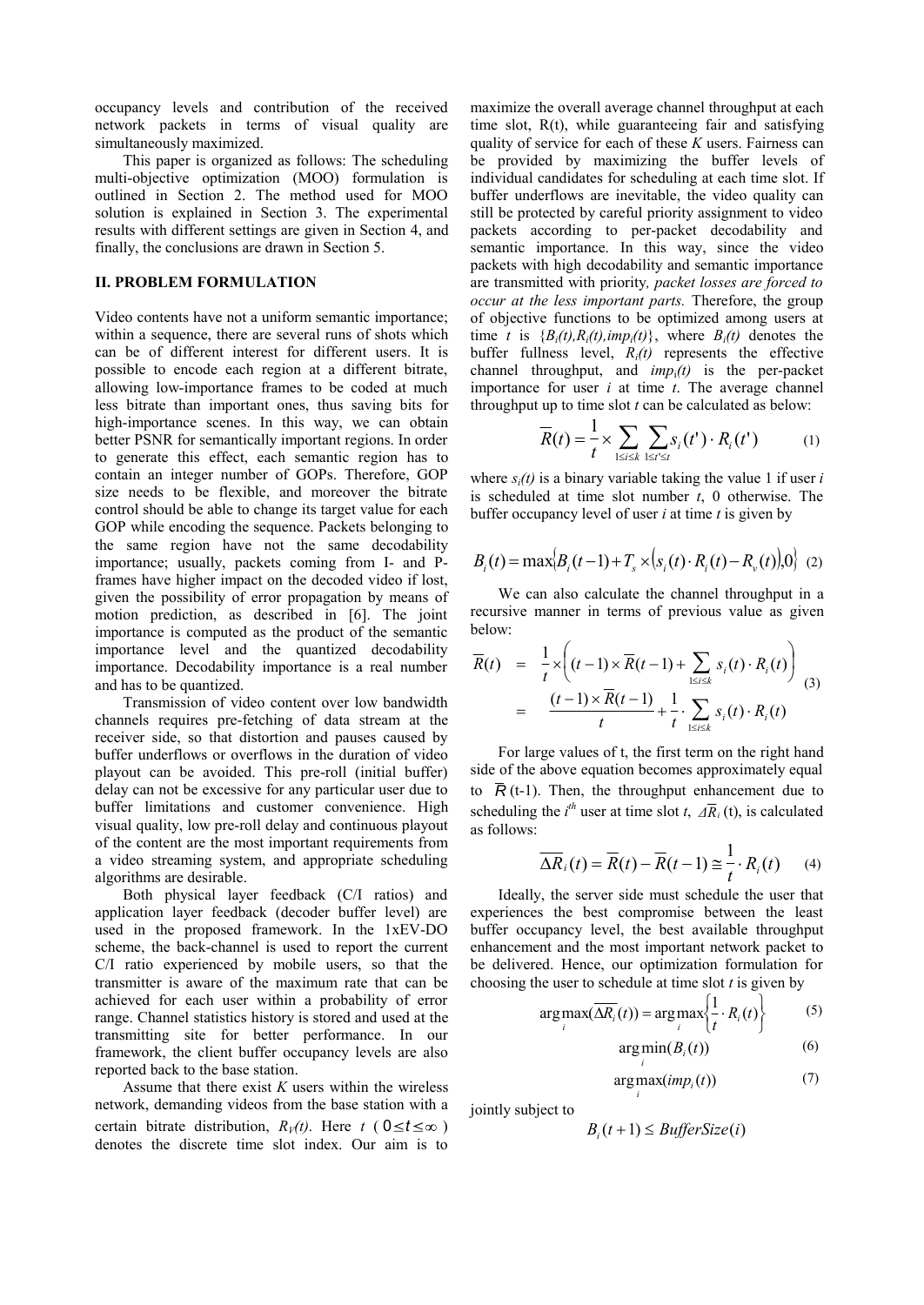where *BufferSize(i)* denotes the available decoder buffer size at the  $i<sup>th</sup>$  client. The last constraint is necessary to guarantee that a user whose buffer will overflow after a possible slot assignment is never scheduled. This constraint can indeed cause performance drops in terms of channel capacity especially in the case of maximum rate scheduler, since the user with the highest available rate can not be scheduled all the time.

It is not possible to suggest a direct relationship between the values of instantaneous buffer level and available channel rate for a specific user. In fact, a user's buffer level gives no obvious hint about the current channel condition and visa versa. Therefore, the exhaustive multi-objective optimization method given in Section 3 needs to be applied.

## **III. MULTI-OBJECTIVE OPTIMIZATION (MOO)**

For the objective function set  $F = \{f_1, f_2, ..., f_N\}$ , a solution s<sup>\*</sup> is called globally Pareto-optimal if any one of the objective function values cannot be improved without degrading other objective values. For single objective optimization problems, one can come up with one or more optimal solutions resulting in a *unique* optimal function value, and a Pareto-optimal solution is also a globally optimal solution. In contrast, this uniqueness of the optimal function value is not valid for multiobjective optimization (MOO) problems since two or more of the objective functions may be either conflicting or uncorrelated. Hence, there may exist many Paretooptimal solutions and one has to discriminate between these solutions to determine which one is better and to come up with a best compromise solution. For this, one needs to determine the relative importance of objective functions. In case of equally important objectives, the individual objective values need to be rescaled to an appropriate range in order to compensate for range differences as follows:

$$
f_{i, scaled} = \frac{f_i - f_{\min}}{f_{\max} - f_{\min}}
$$
 (8)

In our method, the throughput enhancement, the decoder buffer occupancy level and the per-packet importance are normalized to take real values between 0 and 1 as shown in Figure 1 for the two dimensional case, which is also described in [7].

In solution of such problems, an *infeasible* point that optimizes all of the objective functions *individually* is called the utopia point. The utopia point,  $U(t)$ , on the throughput-buffer-importance space is set as follows:

$$
U(t) = \left(\Delta R(t)_{\text{max}}, B(t)_{\text{min}}, imp_i(t)\right) \tag{9}
$$

The best compromise optimal solution is found as the *feasible* point that is closest to the utopia point in the Euclidian-distance sense. A more detailed explanation of the multiple-objective optimization (MOO) techniques used in the literature can be found in [8]-[9].



Figure 1. The proposed algorithm schedules the user whose corresponding point is closest to the utopia point.

#### **IV. EXPERIMENTAL RESULTS**

We encoded a 2250-frame test sequence (part of a soccer match), whose time duration is 90 seconds. Semantically more important regions are coded at a higher rate than low-importance GOPs, at bitrate ratios 1-to-2 and 1-to-3 as shown in Table 1 and Table 2, resulting in an average bitrate of 100 kbps in each case. The decodability importance has been quantized using two levels.

The resulting bitstreams are fed into the scheduler using the product of semantic and decodability importance indicators. Losses are introduced only by late packet delivery. Twelve users require the same video at random times within a time period of 5 seconds. Packets are ordered on a GOP-basis at the source side, according to their importance. In this way, we transmit important packets of each GOP first, and packets discarded due to late delivery will be concentrated in easily-concealed and low-importance regions. The maximum allowed initial buffering time is set to 5 seconds. Alternatively, a user stops pre-fetching after half of the decoder buffer is already full, where the decoder buffer size is set to 1 Mbits.

Results for overall PSNR obtained are shown in Table 1. In the 1-to-1 rate allocation case, the whole video is encoded and played at constant bitrate avoiding peaks in the rate distribution. Here, the network is highly loaded with 1200 kbps (12x100 kbps) peak rate almost all the time during transmission, causing excessive packet loss rate. On the other hand, in the 1-to-2 ratio case, the rate distribution is not uniform. Considering that the users are accessing the network at random times, some of the users will be draining data at 122 kbps, while others are streaming at 61 kbps, smoothing out the peak required transmission rate values. Hence, this unequal rate distribution is actually useful for reducing packet losses. In the 1-to-3 rate ratio case, the bitrates of the semantically important segments are themselves too high, resulting in packet losses higher than in the case of 1-to-2 ratio case.